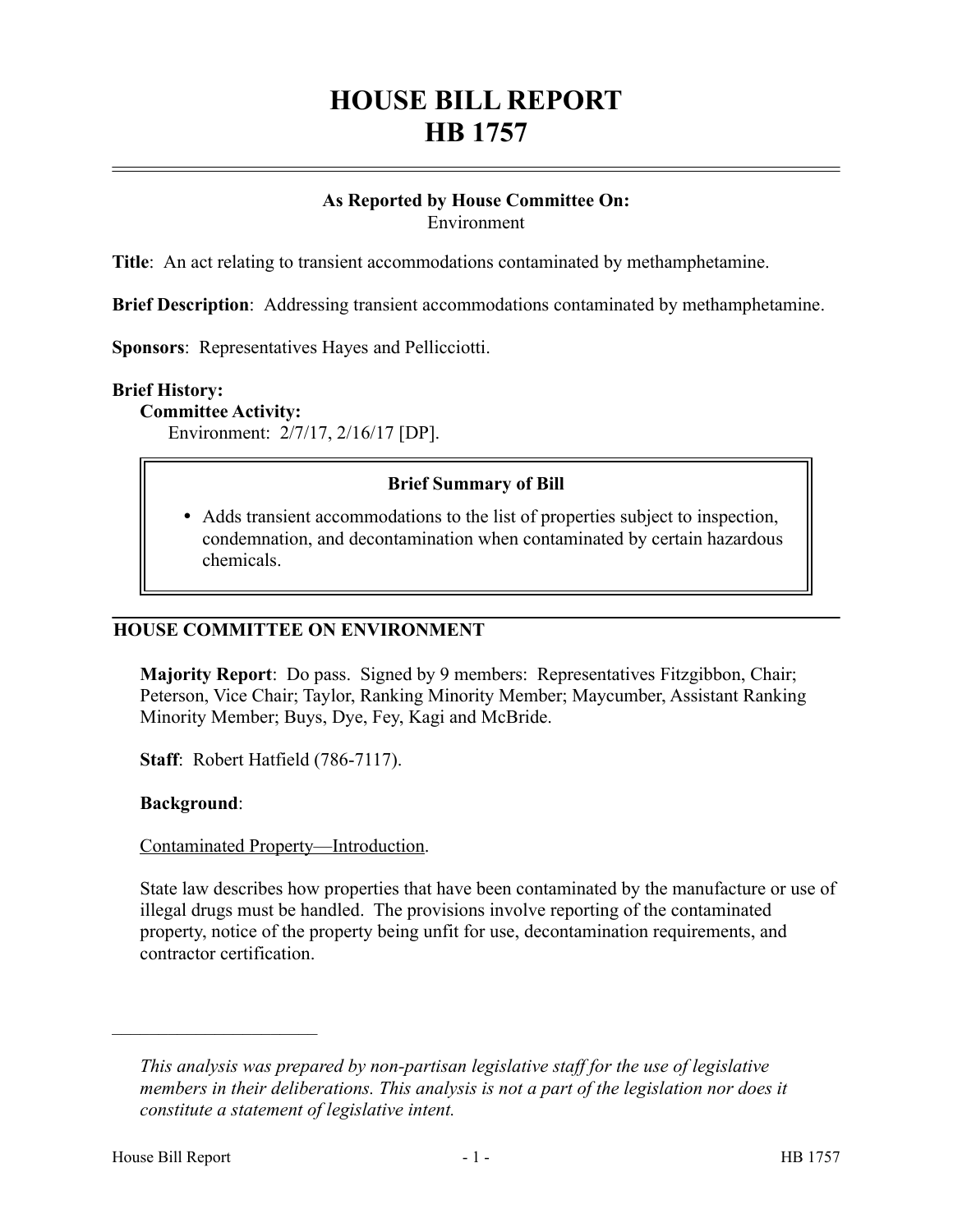# Reporting and Notice of a Contaminated Property.

A law enforcement officer who discovers a property that has been contaminated to the point where it is unfit for human habitation must notify the local health officer. The local health officer must then post a written notice on the property and conduct an inspection of the property within 14 days. Notice of contamination may also be submitted by the property's owner, or be discovered by the local health officer directly. If the local health officer suspects a property is contaminated, the officer may enter and inspect the property. Local health officers must report all cases of contaminated property to the Department of Health (DOH).

## Determining a Property Unfit for Use.

The local health officer may determine if a property is unfit for use due to chemical contamination. If this determination is made, the local health officer must prohibit use of the property. Notice of this prohibition must be delivered to the property's owner and posted on the actual property itself. The property owner may request a hearing to dispute the finding that the property is unfit. In the hearing, the property owner has the burden of showing that the property is not contaminated or has already been cleaned to an acceptable level.

## Actions Upon Finding of Contamination.

Cities and counties have the option of condemning or demolishing contaminated properties. The local government must wait until all hearings have been exhausted before a demolition may occur. Alternatively, the owner of the property may pay to have the property decontaminated. If the owner chooses this course, then he or she must hire a contractor certified by the DOH. The contractor must present a decontamination plan to the local health officer, and upon its successful execution, the unfit-for-use determination may be lifted. The local health officer may charge the property owner fees for reviewing the plan and reinspecting the property.

#### Contractor Certification.

A property owner may hire a contractor for decontamination work only if the contractor has been approved by the DOH. The DOH maintains performance standards and standards for training and testing contractors to ensure that they are capable of dealing with the contamination left behind from illegal drug manufacturing. Contractors may lose their certification if they violate certain standards set by the DOH.

# **Summary of Bill**:

The legislative finding regarding the contamination of certain properties by certain hazardous chemicals is expanded to include certain transient accommodations regulated by the Department of Health (DOH).

–––––––––––––––––––––––––––––––––